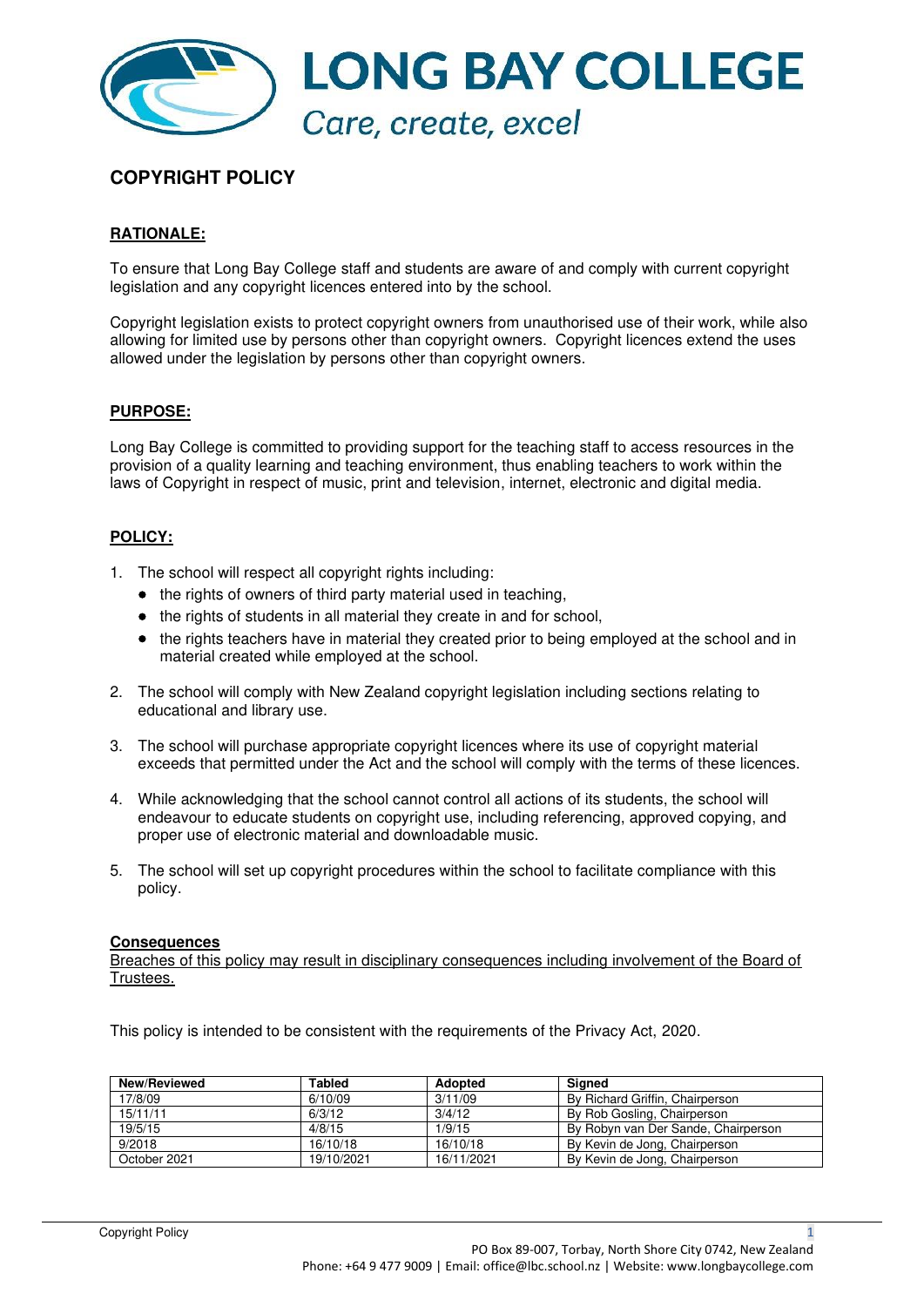### **LONG BAY COLLEGE COPYRIGHT POLICY PROCEDURES:**

- 1. The Board of Trustees shall purchase OneMusic, CLNZ and Screenwriters Licences to cover Long Bay College (see Appendix I).
- 2. All Licences, (held by Long Bay College) and links to further information shall form part of the Staff Handbook in OneNote.
- 3. All staff must comply with the Copyright Act 1994 and all its amendments.
- 4. Staff members failing to comply with the Copyright Act 1994 and the provisions of the Licences held by Long Bay College shall be personally liable to summary prosecution subject to the described penalties contained in the Copyright Act 1994.
- 5. At the point of enrolment families are requested for student copyright permission for Long Bay College to use any images / publications showing my son's / daughter's work or self:

### [Acceptance of Offer and Declaration Form](https://forms.office.com/pages/responsepage.aspx?id=yVmjCtuvEEiWLSiRMHv1BuuOYRaIuDVNpMEVRFbdYsNUQ0VPMldBUzdMNDNSTzRRREg3MEZSUUZKSy4u)

10. I / We give permission for Long Bay College to use any images / publications showing my son's / daughter's work or self. \*

- Acknowledge and agree
- No, I do not give permission

11. I / We agree that we have read and will abide by the Information Communication Technology (ICT) Policy and the Cybersafety Use Agreement for Secondary Students. \*

#### [Student Guidelines for Safe ICT Use Digital Form](https://forms.office.com/pages/responsepage.aspx?id=yVmjCtuvEEiWLSiRMHv1BuuOYRaIuDVNpMEVRFbdYsNURExITFE2Q0ozWlBYWlI3QVMxNks2SVRMNi4u)

- **Check consent.** Before downloading software to the school network or onto devices, seek permission. Interfering with the school systems, digital technologies, equipment/network or the online security of another person is never okay at any time.
- **Recognise others work.** Follow copyright and intellectual property requirements by attributing references, images, text, audio and video appropriately.
- **Respect the rights of others.** Only record and share video, photo or audio content if the people in it know it has been taken and have provided their consent.